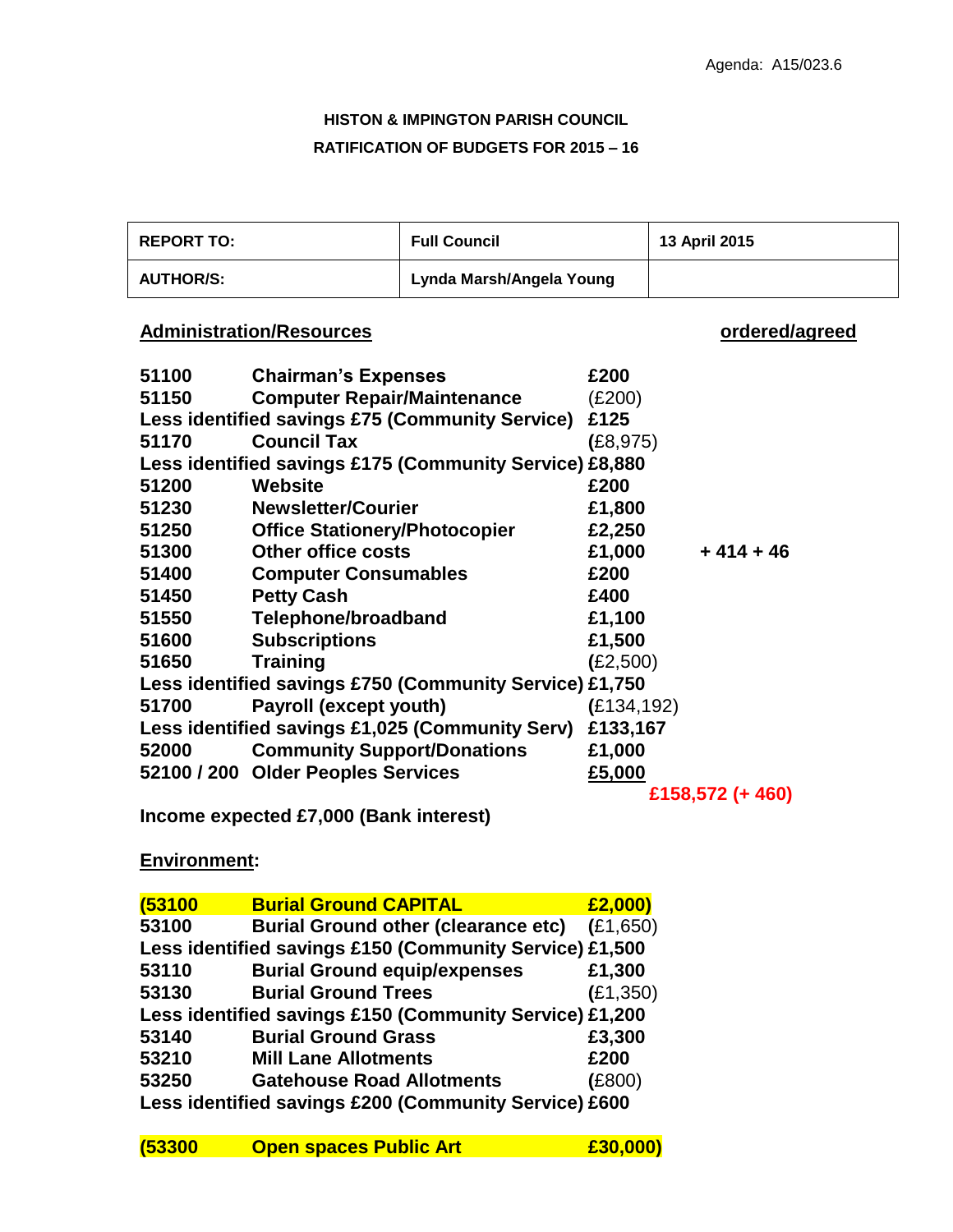| 53310   | <b>Open Space Additional Pick</b>                        | £2,750    | +265 + 1404 |
|---------|----------------------------------------------------------|-----------|-------------|
| 53320   | <b>Open Space Grass Cutting</b>                          | (E12,000) |             |
|         | Less identified savings £500 (Community Service) £11,500 |           |             |
| 53330   | <b>Open Space Enviro Vols</b>                            | £200      |             |
| 53340   | <b>Open Space Other (SUST)</b>                           | (E1,000)  |             |
|         | Less identified savings 800 (Community Service)          | £200      |             |
| 53350   | <b>Open Space Maintenance</b>                            | £500      |             |
| 53370   | <b>Open Space Street Furniture Maint</b>                 | (E1,750)  |             |
|         | Less identified savings £250 (Community Service) £1,500  |           |             |
| (53370) | <b>Open Space street Furn CAPITAL)</b>                   | (E6, 500) |             |
| 53380   | <b>Open Space Trade Waste</b>                            | £480      |             |
| 53390   | <b>Open Space Trees &amp; Hedges</b>                     | £3,500    | $+2,810$    |
| 53420   | <b>Manor Park Trees</b>                                  | £2,400    |             |
| 53430   | <b>Manor Park Grass Cutting</b>                          | £600      |             |
| (53440  | <b>CAPITAL FENCING</b>                                   | £1,250)   |             |
| 53400   | <b>Manor Park Other</b>                                  | (E250)    |             |
|         | Less identified savings £250 (Community Service) £0      |           |             |
| 53450   | <b>Manor Park other maintenance</b>                      | £250      | $+98 + 210$ |
| 53600   | War Memorial/Sec 52 maintenance                          | £500      |             |
| 53710   | <b>Village Green Trees</b>                               | £450      |             |
| 53720   | <b>Village Green Duck platform</b>                       | £100      |             |
| 53730   | <b>Village Green Lights / Tree (W/Leave)</b>             | £1,300    |             |
| (53730  | <b>Xmas lights CAPITAL</b>                               | £1,400)   |             |
| 53740   | <b>Village Green Electricity</b>                         | £200      | $+100$      |
| 53750   | <b>Village Green other maintenance</b>                   | £400      | $+1,200$    |
| 53760   | <b>Village Green Bollards</b>                            | £270      |             |
| 53770   | <b>Village Green Street Furniture</b>                    | (E500)    |             |
|         | Less identified savings £200 (Community Service) £300    |           |             |
| 58100   | <b>Homefield General Maintenance</b>                     | £200      |             |
| 58300   | <b>HF Grass cutting</b>                                  | £250      |             |
| 58400   | <b>HF Trees</b>                                          | £850      |             |
| (58500  | <b>CAPITAL FENCE/ELEC Homefield Pk £22,000)</b>          |           |             |

# **£36,800 (+ 6,087)**

**Cap £33,150 + £30k PArt**

**Expected Income £6,900 (Burial Ground, Village Green, Allotments)**

**Highways:**

| 54000  | <b>Other: N Plan, lines</b>             | £6,000   | $+1,200$  |
|--------|-----------------------------------------|----------|-----------|
| 54100  | <b>Street Lights</b>                    | £1,590   |           |
| 54300  | <b>High Street Car Park Maintenance</b> | £750     |           |
| (54000 | <b>Highways Other CAPITAL</b>           | £52,500) | $+15,000$ |
|        | M Imp, bus shelter, drainage)           |          |           |

 **£8,340 (+1,200) Cap £52,500 (+15,000)**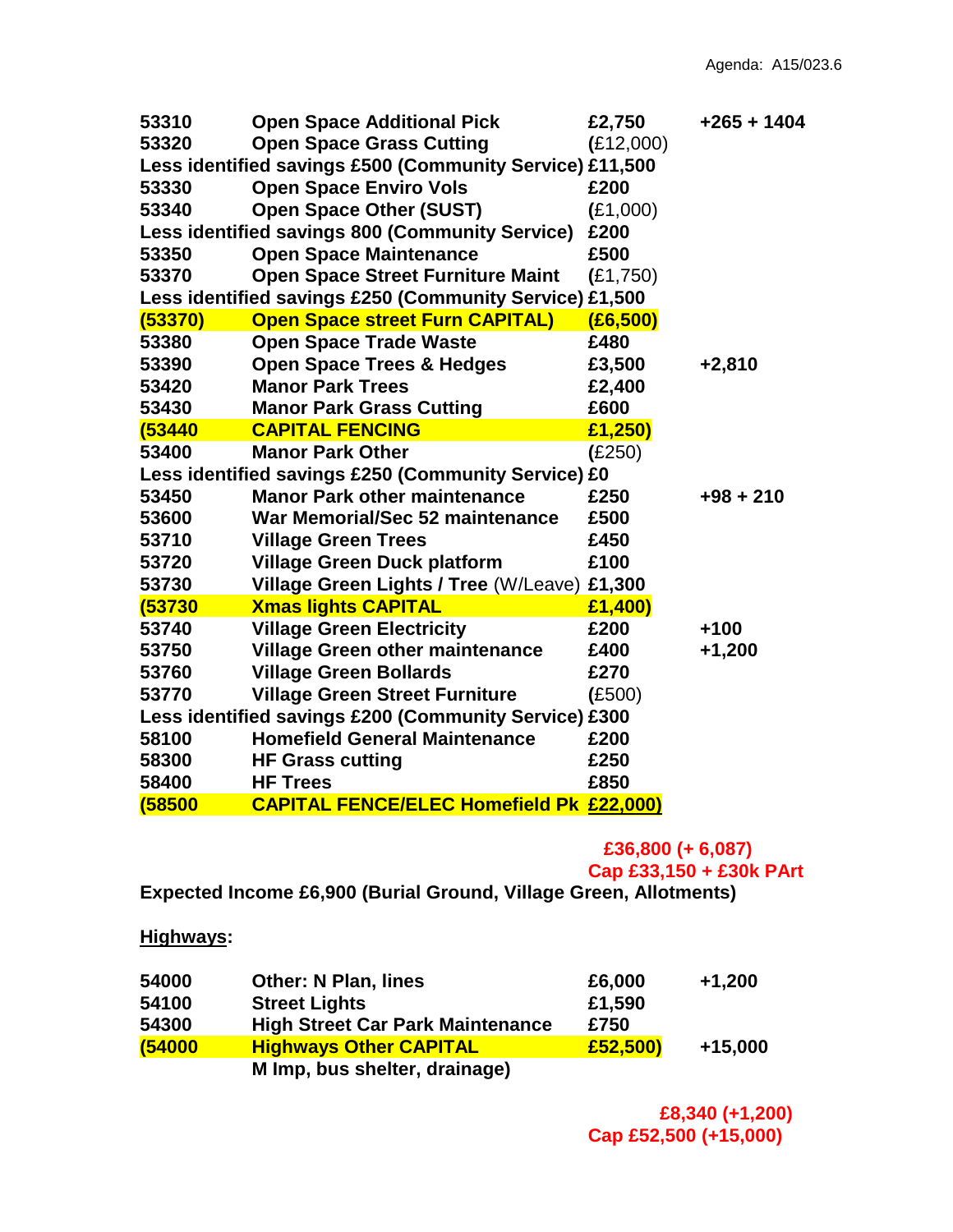### **Finance, Admin & Legal:**

| 55100               | <b>Audit</b>                             | £2,000           | $+145$         |
|---------------------|------------------------------------------|------------------|----------------|
| 55300               | <b>Insurance</b>                         | £7,622           |                |
| 55400               | <b>Crime &amp; Disorder</b>              | £100             |                |
| 55500               | <b>Legal Expenses</b>                    | £500             |                |
| 55700               | <b>Professional fees</b>                 | £250             |                |
|                     | <b>(CAPITAL REST ROOM</b>                | £110,000)        |                |
| 55800               | <b>PWLB</b>                              | £36,465          |                |
|                     |                                          |                  | £46,937 (+145) |
|                     |                                          | Cap £110,000     |                |
| Planning:           |                                          |                  |                |
| 56100               | <b>Neighbourhood Plan (from gen res)</b> | £8,000           |                |
| 56200               | <b>Consultancy</b>                       | £1,000           |                |
| 56300               | <b>Other</b>                             | £200             |                |
| 56000               | <b>Other</b>                             | £200             |                |
|                     |                                          |                  |                |
|                     | Planning income £8,000 (NP grant)        | £9,400           |                |
|                     |                                          |                  |                |
| Youth:              |                                          |                  |                |
| 57000               | <b>All Youth</b>                         | £26,931          | +4,764         |
| 57210               | <b>CCC Youth Work</b>                    |                  |                |
| 57220               | <b>Babysitting Courses</b>               |                  |                |
| 57230               | Ad hoc/Ext. led project support          |                  |                |
| 57310               | <b>Weekly Drop In</b>                    |                  |                |
| 57320               | <b>Film Project</b>                      |                  |                |
| 57330               | <b>One Day Projects</b>                  |                  |                |
| 57340               | <b>Short Courses</b>                     |                  |                |
| 57400               | <b>Administration</b>                    | £26,931 (+4,764) |                |
| Youth Income £1,560 |                                          |                  |                |

**Revenue budget – BSI to brief the RFO on budget treatment**

## **Recreation Ground:**

| 61000 | <b>Grass cutting</b>          | £0     |        |
|-------|-------------------------------|--------|--------|
| 61200 | <b>Machinery maintenance</b>  | £3,200 |        |
| 61300 | Play Area maintenance (all 3) | £4,000 | $+189$ |
| 61400 | 12 New Rd maintenance         | £120   |        |
| 61500 | Rec centre maintenance        | £7,500 |        |
| 61550 | <b>Trees</b>                  | £2,500 | +380   |
| 61600 | <b>Ground maintenance</b>     | £4,420 | $+395$ |
| 60700 | <b>Pitch maintenance</b>      | £4,600 |        |